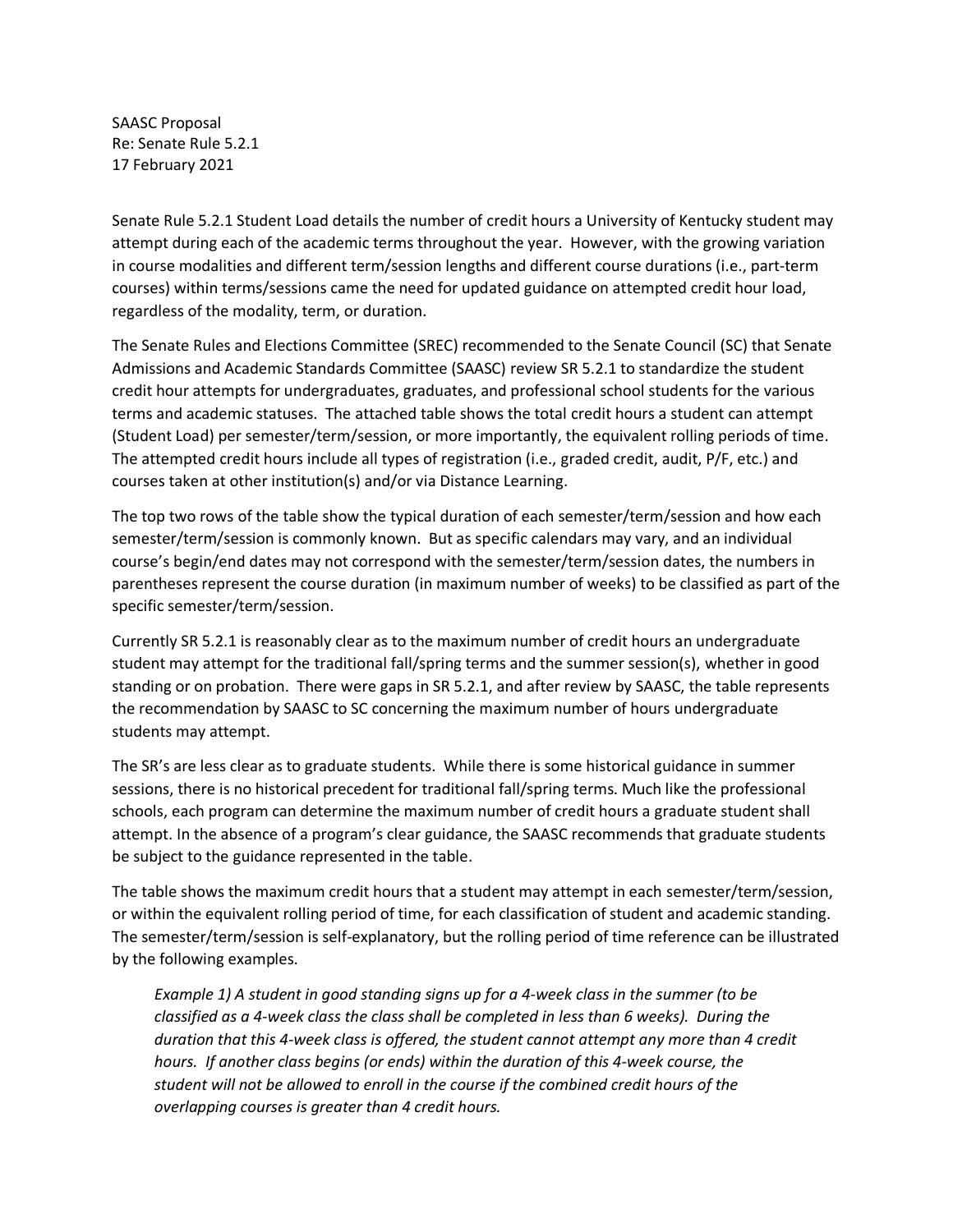*Example 2) Same student in example 1, but this time the student signs up for 13 credit hours (the maximum) in the summer 12-week session, but due to the timing and duration of courses there is an overlap of an 8-week and 4-week course. The student may not enroll in both courses if the overlapped courses have total credit hours exceeding the maximum of 4 credits for a 4-week course. The fact that the majority of the 8-week course happens after the 4-week course ends, or the majority of the 4-week course is finished before the 8-week course begins, does not affect this outcome.*

*Example 3) AN undergraduate student on probation signs up for 12 credit hours in the fall semester. The student also enrolls in a 3-hour distance learning course at XYZ University, a 10-week class that starts in mid-November (per proposed Senate Rules this will be treated as an 8-week course because the duration is less than 12 weeks). Since the fall semester and the DL course overlap, the student would be in violation of the maximum number of credit hours. The violation is not because the total 15 credit hours that the student is attempting violates the maximum number for the fall semester (clearly it is exactly the maximum), but since the 15 hours exceeds the maximum of 7 credit hours for any rolling 8-week term, the student would not be allowed to attempt the external class. Per university policy, the program does not have to accept this transfer credit for violating the attempted maximum credit hours allowed.*

Do note that in every case, the Dean (or designee), and in the case of graduate students, the Director of Graduate Studies may permit a student to exceed the maximum attempted credit hours. But absent these specific permissions, the table represents the standards of the university.